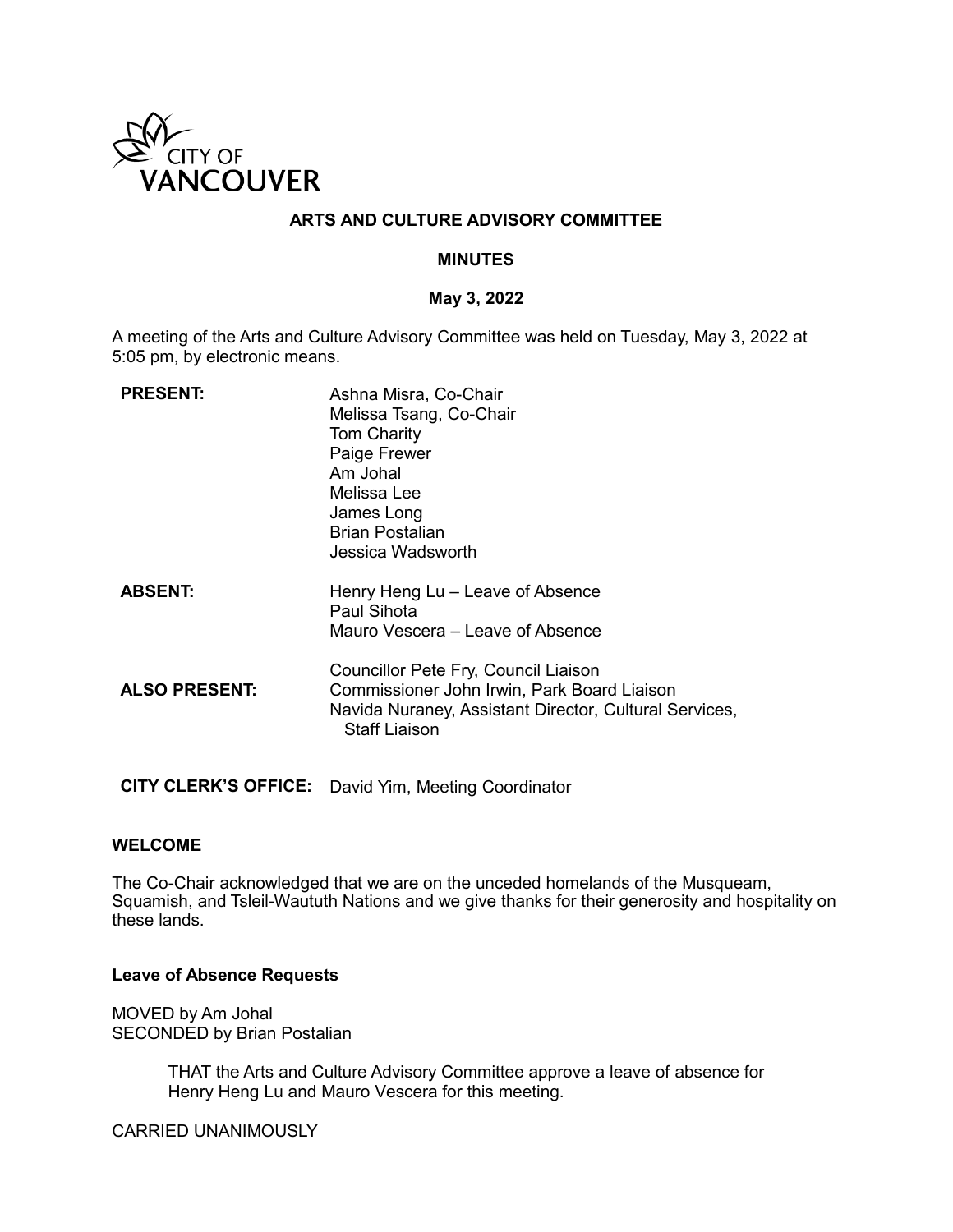# **Approval of Minutes – March 8, 2022**

MOVED by James Long SECONDED by Brian Postalian

> THAT the Arts and Culture Advisory Committee approve the Minutes from the meeting of March 8, 2022, as circulated.

CARRIED UNANIMOUSLY

## **1. Liaison Updates**

Councillor Fry provided updates on the following:

- Consideration of the *Broadway Plan* in upcoming Council meeting.
- Voting on the upcoming 2023-2026 Capital Plan.
- Information about Development Cost Levies and Community Amenity Contributions waivers
- Report back on the Eastside Arts District.

Councillor Fry responded to questions from the Committee members.

Commissioner John Irwin provided updates on the following:

- Potential new art spaces.
- Indigenous art projects.
- Collaboration between community centers and artists.

Commissioner John Irwin responded to questions from the Committee members.

### **2. Member Updates – ACAC Capital Plan Letter**

The Co-Chairs updated the Committee that a letter regarding the 2023-2026 Capital Plan has been submitted to Mayor and Council and posted on the Committee website.

Following the update, the Committee members held a discussion on the 2023-2026 Capital Plan.

During the discussion, it was

MOVED by Jessica Wadsworth SECONDED by Brian Postalian

> THAT the Co-Chairs of Arts and Culture Advisory Committee speak to Mayor and Council on behalf of the Committee at the Capital Plan Council meeting. The particulars of the speech will be collaboratively create by members of the ACAC, and based on the letter already directed to Mayor and Council.

CARRIED UNANIMOUSLY

# **3. Member Updates – Subcommittee Updates**

The Co-Chairs along with the committee members provided updates on the following: